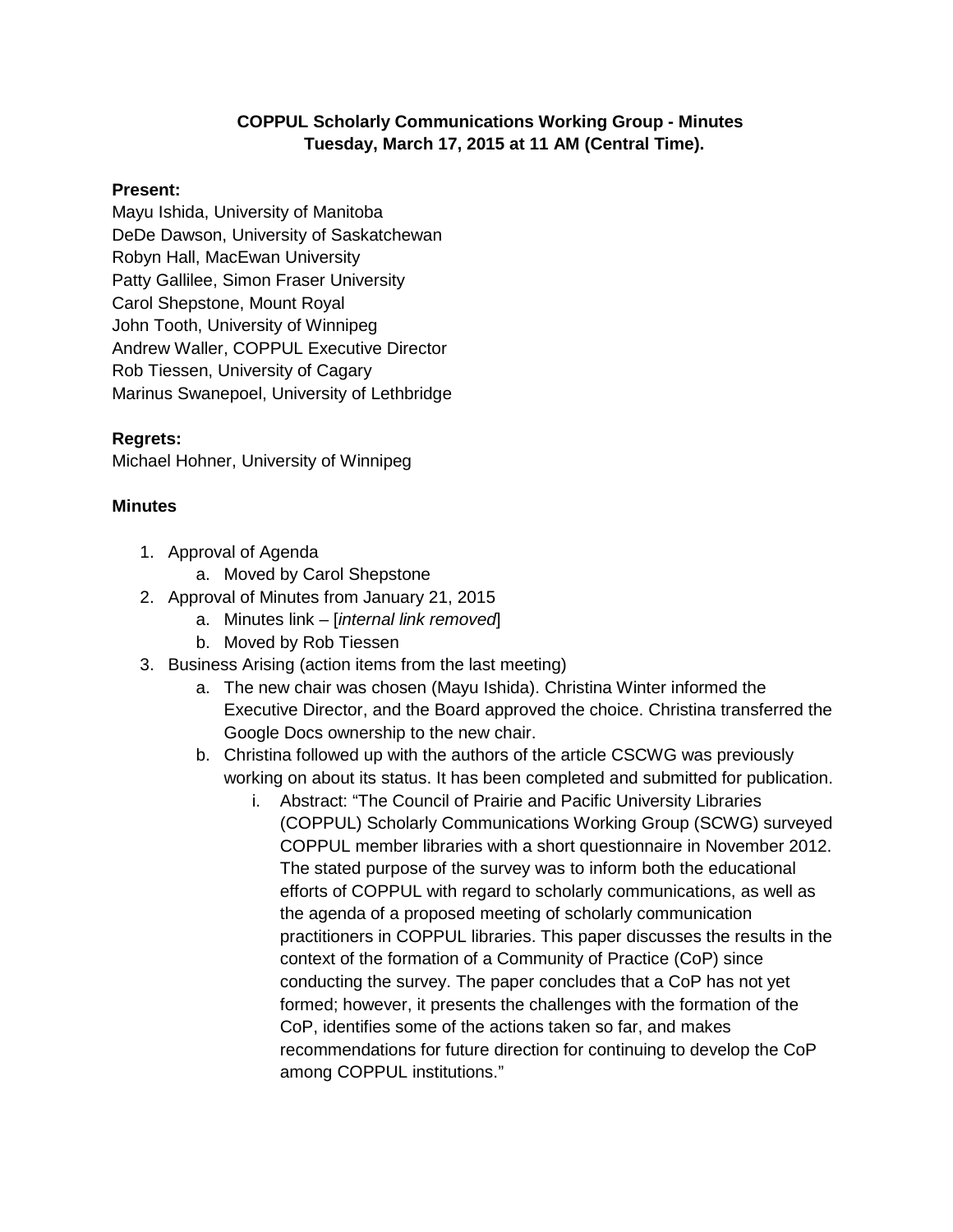- ii. **ACTION**: Mayu to ask Michael for the manuscript submitted for publication, and to share with CSCWG
- 4. Updates from Carol Shepstone regarding the 2015 Spring SCWG report to COPPUL directors.
	- a. SCWG Report link [*internal link removed*]
	- b. COPPUL directors need more information about the recommended activities (Tri-Agency OA Policy, altmetrics and copyright statements in institutional repositories, a further study on Michael et al's article) before they can give their feedback
		- i. **ACTION**: Mayu to email Carol more info about the activities
	- c. Directors would like to know which IRs in Canada are adoptive / willing to accept deposits from other institutions.
		- i. The upcoming CSCWG article (submitted by Michael) discusses this topic. The list of IRs, which is supplementary to the article, was shared by Andrew with CSCWG during the meeting: [*internal link removed*]
		- ii. The list / spreadsheet has two sheets.
			- Sheet 1: COPPUL members and associates (noted with \*); numbers; the numbers appearing after the institution names are FTE
			- Sheet 2: COPPUL members
- 5. Discussion on CSCWG activities
	- a. Based on the article submitted by MIchael, CSCWG will conduct a follow-up survey.
	- b. Study how research metrics (e.g., altmetrics) and copyright statements are integrated in IRs
	- c. Update the list of IRs in Canada (shared by Andrew)
		- i. Check
			- Whether the IR URL is live. (Some IRs may have new URLs.)
			- Whether the IR is willing to accept deposits from other institutions
			- Whether the IR has terms for accepting deposits from other institutions. (If so, include the info / a link to the terms.)
			- What types of deposits are accepted: ETDs, research publications, other types of research output
			- Contact info of the IR staff
		- ii. COPPUL/CARL institutions with adoptive IRs are listed at: [http://www.carl-abrc.ca/en/scholarly-communications/canadian-ir](http://www.carl-abrc.ca/en/scholarly-communications/canadian-ir-repositories/adoptive-repositories.html)[repositories/adoptive-repositories.html](http://www.carl-abrc.ca/en/scholarly-communications/canadian-ir-repositories/adoptive-repositories.html)
			- Need to contact COPPUL/non-CARL institutions about their IRs
		- iii. **ACTION**: Andrew to speak with COPPUL directors about the list of IRs and the way to update it with CSCWG.
		- iv. Cf. Consortial repository project using Islandora: Council of Atlantic University Libraries:<http://www.cairnrepo.org/>
		- v. Cf. BC IR Network:<http://www.eln.bc.ca/view.php?id=2190>